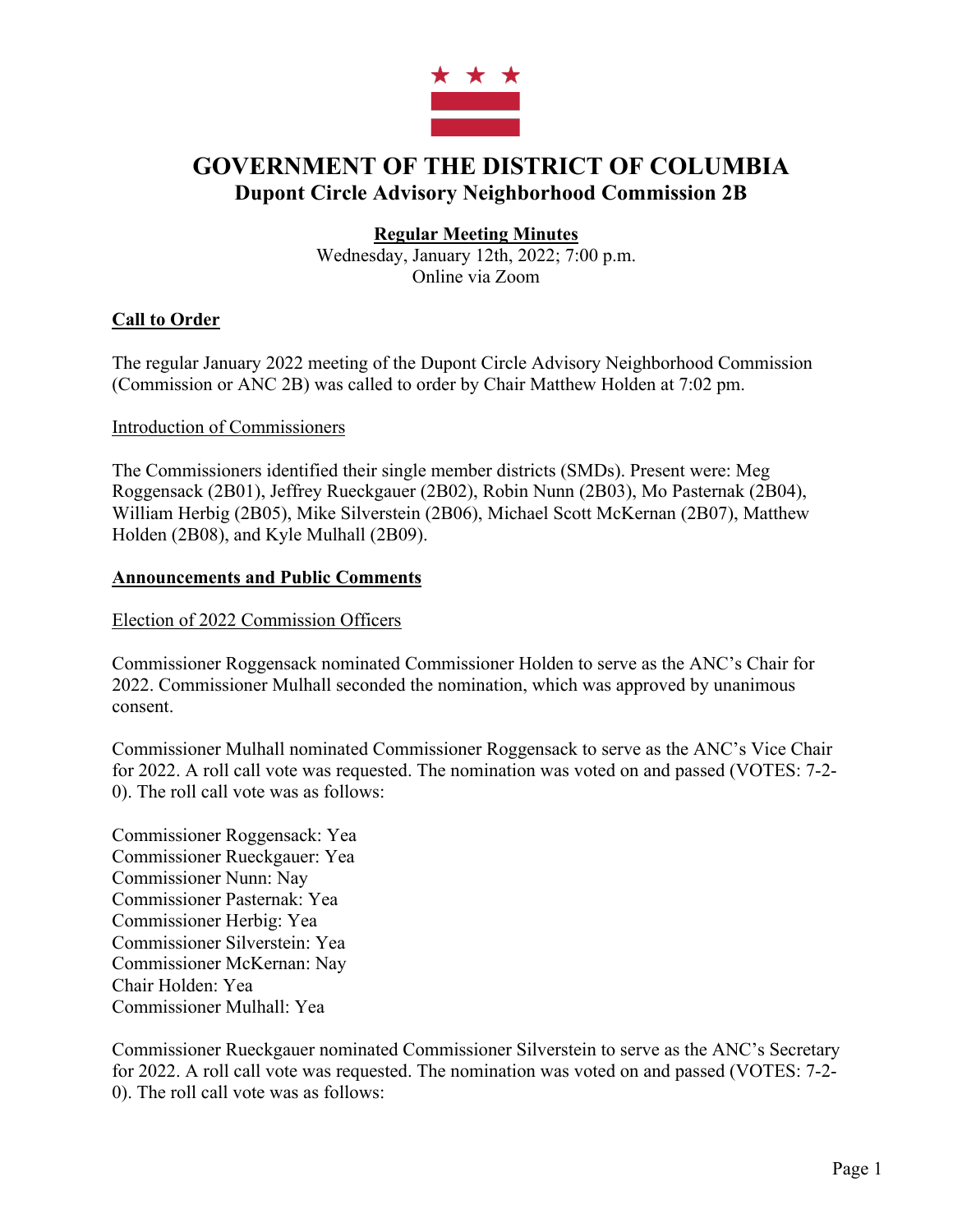Commissioner Roggensack: Yea Commissioner Rueckgauer: Yea Commissioner Nunn: Nay Commissioner Pasternak: Yea Commissioner Herbig: Yea Commissioner Silverstein: Yea Commissioner McKernan: Nay Chair Holden: Yea Commissioner Mulhall: Yea

Commissioner Silverstein nominated Commissioner Mulhall to serve as the ANC's Treasurer for 2022. Commissioner Nunn nominated Commissioner McKernan to serve as the ANC's Treasurer for 2022. A roll call vote was requested. The nominations were voted on and Commissioner Mulhall was elected (VOTES: 6 (Mulhall) - 2 (McKernan) - 1 (Abstain)). The roll call vote was as follows:

Commissioner Roggensack: Commissioner Mulhall Commissioner Rueckgauer: Commissioner Mulhall Commissioner Nunn: Commissioner McKernan Commissioner Pasternak: Abstain Commissioner Herbig: Commissioner Mulhall Commissioner Silverstein: Commissioner Mulhall Commissioner McKernan: Commissioner McKernan Chair Holden: Commissioner Mulhall Commissioner Mulhall: Commissioner Mulhall

#### **Announcements and Public Comments**

Presentation by the Department of Parks and Recreation Regarding Upcoming Activities

Christopher Dyer, an External Affairs Program Analyst for the Department of Parks and Recreation (DPR), gave a presentation regarding the agency's upcoming activities.

Commissioner Announcements

Commissioners Herbig, Silverstein, and Nunn gave commissioner announcements.

#### Committee Updates

Commissioner Pasternak, Chair of the ANC's Mobility Committee (MC), gave committee updates.

Other Public Announcements and General Comments or Future Agenda Items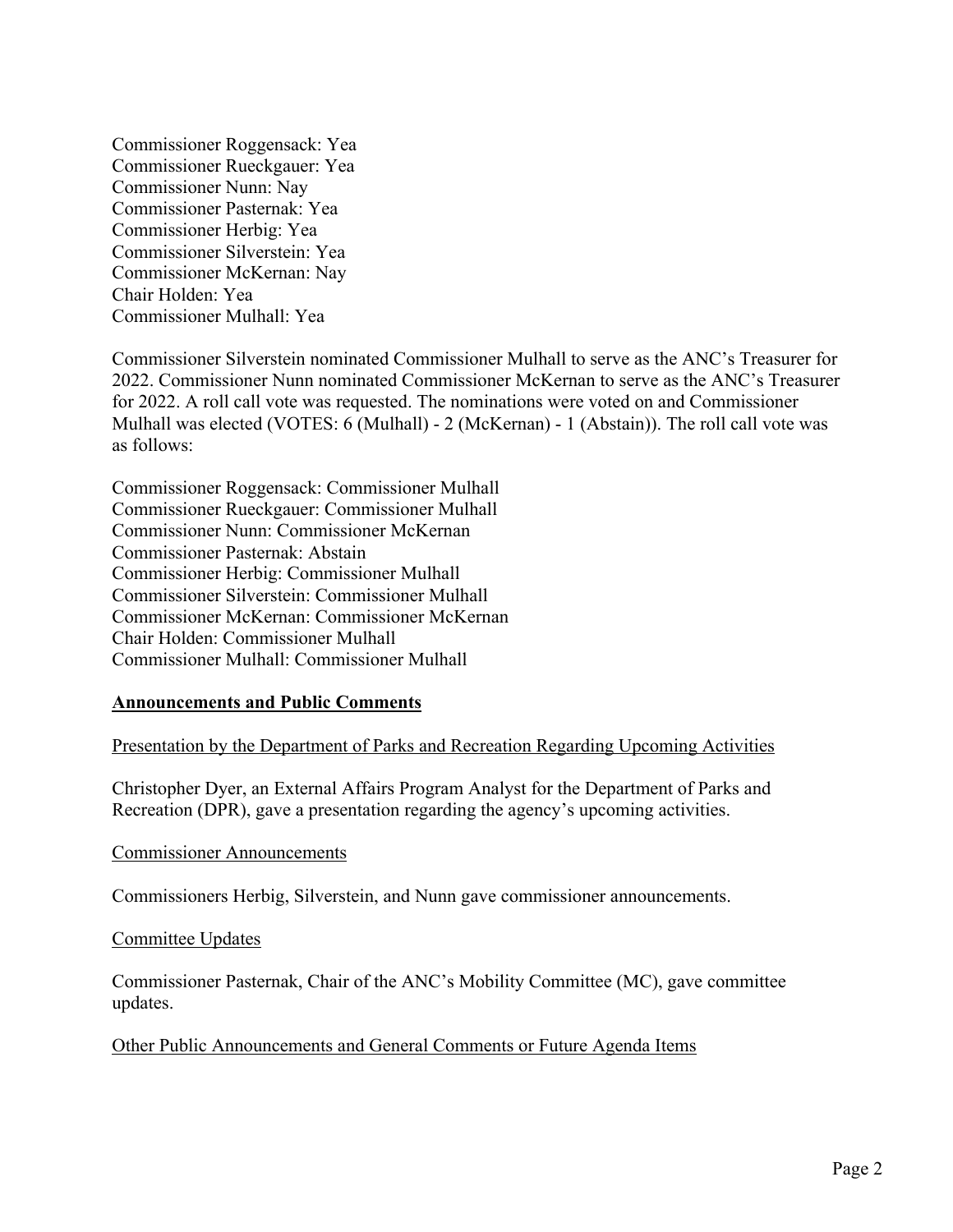Joe Florio, a Ward 2 representative for the Mayor's Office of Community Relations and Services (MOCRS); Nick DelleDonne, the President of the Dupont East Civic Action Association (DECAA); Diane Quinn, a Board Member for the Dupont Circle Citizens Association (DCCA); and Brian Romanowski, the Constituent Services Director for Councilmember Brooke Pinto's Office, gave other public announcements and general comments or future agenda items.

# **Alcoholic Beverage Control Board Agenda**

Rosemarino D'Italia – Application for a Substantial Change to the Establishment's Retailer's Class "C" Tavern License at 1714 Connecticut Avenue NW

Commissioner Silverstein moved to table consideration of the matter until the ANC's regular February 2022 meeting. Commissioner Nunn seconded the motion, which was voted on and passed (VOTES: 9-0-0).

### **Land Use Agenda**

1709 17th Street NW – Application for a Special Exception from the Rear Yard Requirements to Construct a Rear Addition to an Existing, Attached, Three-Story with Basement, Mixed Use **Building** 

Commissioner Herbig moved to adopt a proposed resolution regarding the matter. Commissioner Pasternak seconded the motion, which was voted on and passed (VOTES: 6-1-2). The resolution reads as follows:

WHEREAS, Abdollah Poozesh, the applicant for Board of Zoning Adjustment (BZA) application #20603, is seeking support for a special exception from the rear yard requirements to construct a one-story, two-level rear addition to an existing, attached, three-story with basement, mixed use building at 1709 17th Street NW,

WHEREAS, the BZA hearing on this project is scheduled for February 2, 2022,

WHEREAS, ANC 2B's Land Use Committee (LUC) is concerned that the applicant claims reasonable justification for receiving a zoning exception to construct this addition while the application demonstrates that is not the case particularly as it could adversely affect light and air, as well as the viability of the adjacent residential units as expressed through public testimony and letters,

WHEREAS, the LUC is concerned with the applicant's inability to work with the owner of the abutting residential property at 1637-1641 R Street NW and earn their support,

WHEREAS, the LUC acknowledges that there is a housing inventory and affordability crisis within the Dupont Circle neighborhood and throughout Washington, DC, and ANC 2B prioritizes the provision of viable residential units over supplemental commercial storage, and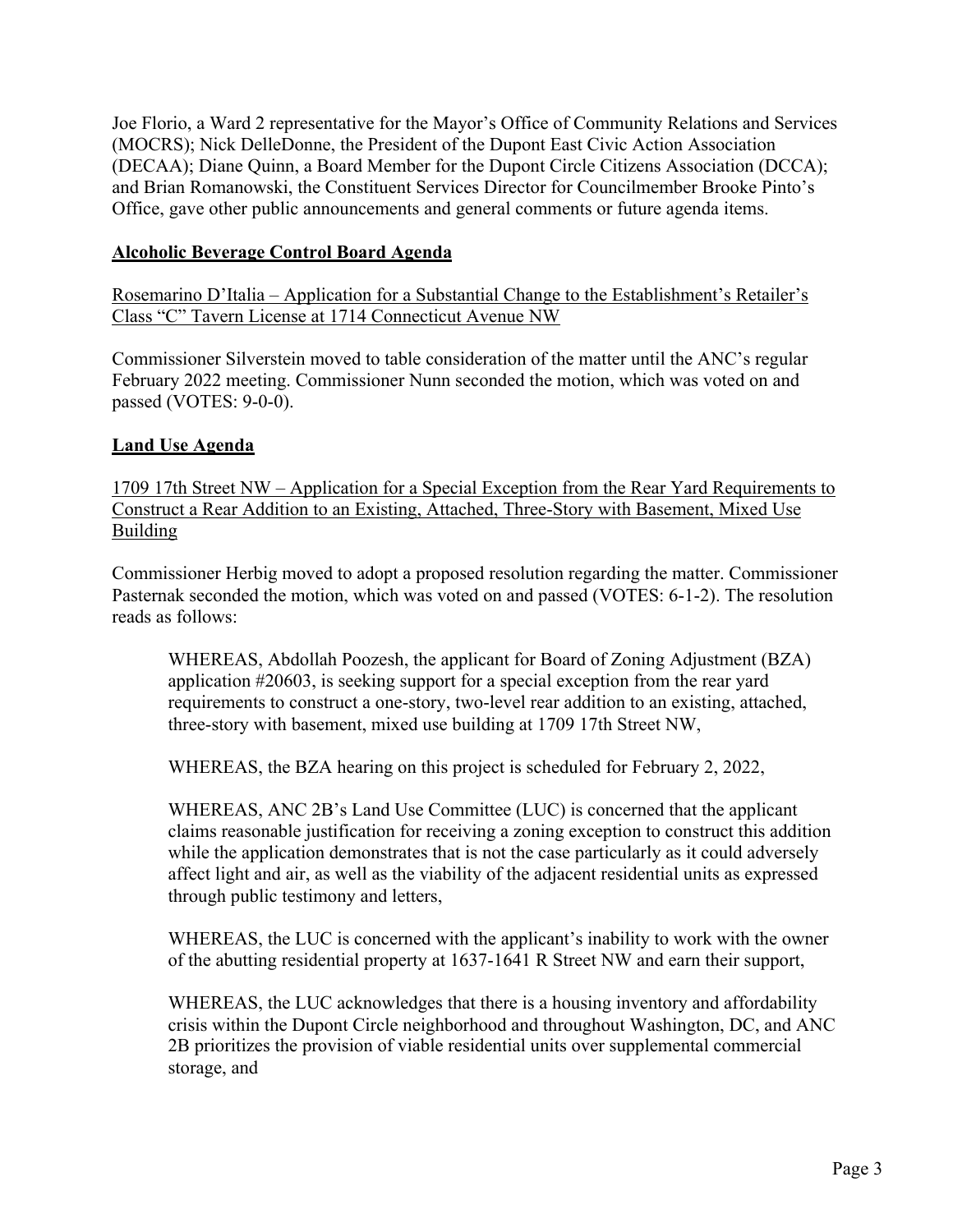WHEREAS, ANC 2B finds that the proposal is not in harmony with the general purpose and intent of the zoning regulations and zoning maps.

THEREFORE, BE IT RESOLVED that, as currently submitted, ANC 2B opposes the request for a special exception from the rear yard requirements.

### **Public Space Committee Agenda**

Public Space Application by the Qatar America Institute for Culture for the Installation of a Little Free Library at 1319 18th Street NW

Commissioner Herbig moved to adopt a proposed resolution regarding the matter. Commissioner Rueckgauer seconded the motion, which was voted on and passed (VOTES: 9-0-0). The resolution reads as follows:

ANC 2B supports the Qatar America Institute for Culture's public space application for the installation of a little free library at 1319 18th Street NW.

### **General Agenda**

Consideration of a Resolution Regarding Safety Enhancement on the 1500 Blocks of Connecticut Avenue NW and 19th Street NW at Dupont Circle

Commissioner Pasternak moved to adopt a proposed resolution regarding the matter. Commissioner Silverstein seconded the motion, which was voted on and passed (VOTES: 9-0- 0). The resolution reads as follows:

WHEREAS, vehicles often park illegally at the south end of the 1500 block of Connecticut Avenue NW at the junction of Dupont Circle, protruding into the crosswalk and travel lane, thereby preventing safe passage of traffic, including Metrobuses and delivery vehicles,

WHEREAS, there have been incidents where vehicles were unable to proceed on Connecticut Avenue NW until an illegally parked vehicle moved,

WHEREAS, vehicles park illegally in the roadway at the south end of the 1500 block of 19th Street NW between the streatery barricades and the pedestrian refuge island at the junction of Dupont Circle, causing merging delays or conflicts with traffic in the circle, and

WHEREAS, there have been incidents where vehicles have incurred damage from contact with an illegally parked vehicle, causing further delay to traffic in the circle.

THEREFORE, BE IT RESOLVED that ANC 2B requests that the District Department of Transportation (DDOT) promptly deploys a durable traffic-shaping solution, such as a micromobility corral, to ensure adequate clearance and prevent vehicles from parking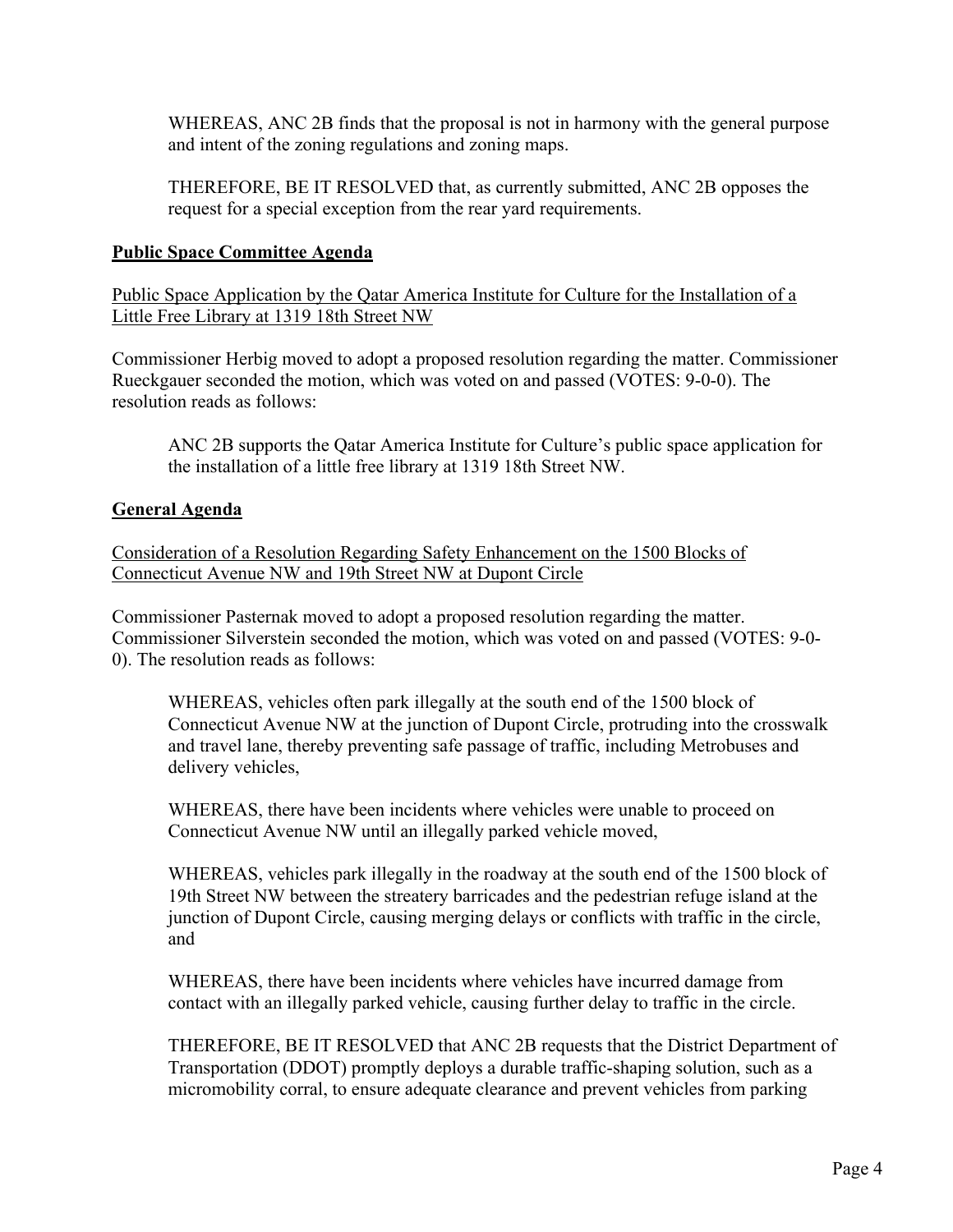illegally at the junction of the south end of the 1500 block of Connecticut Avenue NW and Dupont Circle.

BE IT FURTHER RESOLVED that ANC 2B requests that DDOT promptly adjusts the junction of the south end of the 1500 block of 19th Street NW, possibly by repositioning the barricades or emplacing sufficiently durable and aesthetically complementary planters, to prevent vehicles from being able to park illegally there.

Consideration of a Resolution Regarding Streetscape Improvements on U Street Between 14th Street and 18th Street NW

Commissioner Pasternak moved to adopt a proposed resolution regarding the matter. Commissioner McKernan seconded the motion, which was voted on and passed (VOTES: 9-0- 0). The resolution reads as follows:

WHEREAS, DC's FY 2022 budget contains \$1.7 million for "streetscape improvements" on U Street between 14th Street and 18th Street NW,

WHEREAS, this stretch of U Street NW has three particularly dangerous, highly trafficked intersections, including at 14th Street NW, 16th Street NW, and 18th Street NW, with pedestrian, cyclist, and vehicle conflicts creating dangerous conditions for all road users, including from red-light running, high vehicle speeds, and dangerous laneshifting maneuvers,

WHEREAS, very narrow sidewalks create mobility challenges for pedestrians and other sidewalk users, particularly between 17th Street and 18th Street NW,

WHEREAS, the presence of residential trashcans on the sidewalk further exacerbates the challenges that sidewalk users face,

WHEREAS, there is a shortage of bicycle infrastructure such as bike lanes; Capital Bikeshare stations, aside from the stations at the Reeves Center and at 17th Street and T Street NW; and bicycle and scooter parking facilities,

WHEREAS, inadequate street lighting contributes to safety concerns,

WHEREAS, there is already competition for on-street parking, and plans for the Reeves Center redevelopment may not include replacement public underground parking, which is important for small, locally-owned businesses along the corridor,

WHEREAS, Metrobuses experience delays caused by ride-share drop-offs and pick-ups, commercial loading, and illegal U-turns, and the DC Circulator is scheduled to begin service along the corridor soon, and

WHEREAS, recent experience has demonstrated the value of genuine public engagement by the District Department of Transportation (DDOT) on proposed street improvements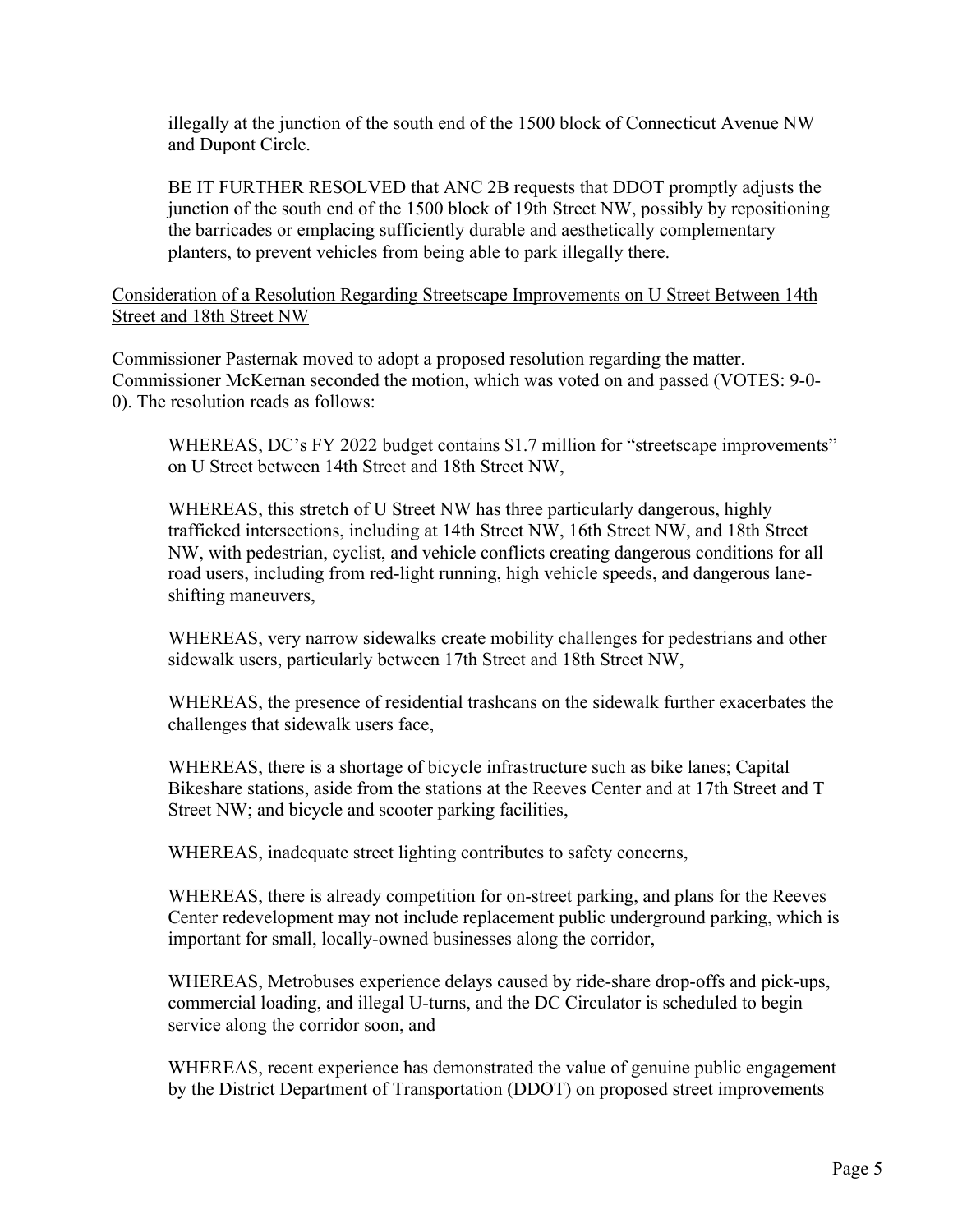and the neighborhood residents' interest in being informed and offering input to the nature and timing of DDOT's plans.

THEREFORE, BE IT RESOLVED that ANC 2B invites DDOT to publish as soon as possible its schedule and process for public engagement with the residents of ANC 2B regarding these streetscape improvements, and how it plans to engage residents in neighboring ANC 1B and ANC 1C as well, including the holding of public meetings either virtually or in person to examine options.

BE IT FURTHER RESOLVED that ANC 2B strongly urges DDOT to base its design and public engagement on a quantified assessment of current traffic conditions; a review of current modal split, including bus, car, van, and bicycle; and examination of pedestrian traffic patterns and safety in the corridor

BE IT FURTHER RESOLVED that ANC 2B asks DDOT to consider altering the number of general travel lanes along the corridor and widening the sidewalks.

BE IT FURTHER RESOLVED that ANC 2B asks DDOT to work with the Department of Public Works (DPW) and DC Health's Rodent and Vector Control Division on a better system for trashcan placement.

BE IT FURTHER RESOLVED that ANC 2B asks DDOT to review lane markings and traffic signal timing to improve safety along the corridor.

# **Administrative Matters**

#### Approval of the ANC's 2022 Meeting Calendar

Chair Holden moved to approve the ANC's 2022 meeting calendar. Commissioner Rueckgauer seconded the motion, which was voted on and passed (VOTES: 9-0-0). The meeting calendar is as follows:

- Regular January Meeting: Wednesday, January 12th, 2022 at 7:00 pm
- Regular February Meeting: Wednesday, February 9th, 2022 at 7:00 pm
- Regular March Meeting: Wednesday, March 9th, 2022 at 7:00 pm
- Regular April Meeting: Wednesday, April 13th, 2022 at 7:00 pm
- Regular May Meeting: Wednesday, May 11th, 2022 at 7:00 pm
- Regular June Meeting: Wednesday, June 8th, 2022 at 7:00 pm
- Regular July Meeting: Wednesday, July 13th, 2022 at 7:00 pm
- Regular August Meeting: Wednesday, August 10th, 2022 at 7:00 pm
- Regular September Meeting: Wednesday, September 14th, 2022 at 7:00 pm
- Regular October Meeting: Wednesday, October 12th, 2022 at 7:00 pm
- Regular November Meeting: Wednesday, November 9th, 2022 at 7:00 pm
- Regular December Meeting: Wednesday, December 14th, 2022 at 7:00 pm

#### Approval of the ANC's Participation in the 2022 ANC Security Fund